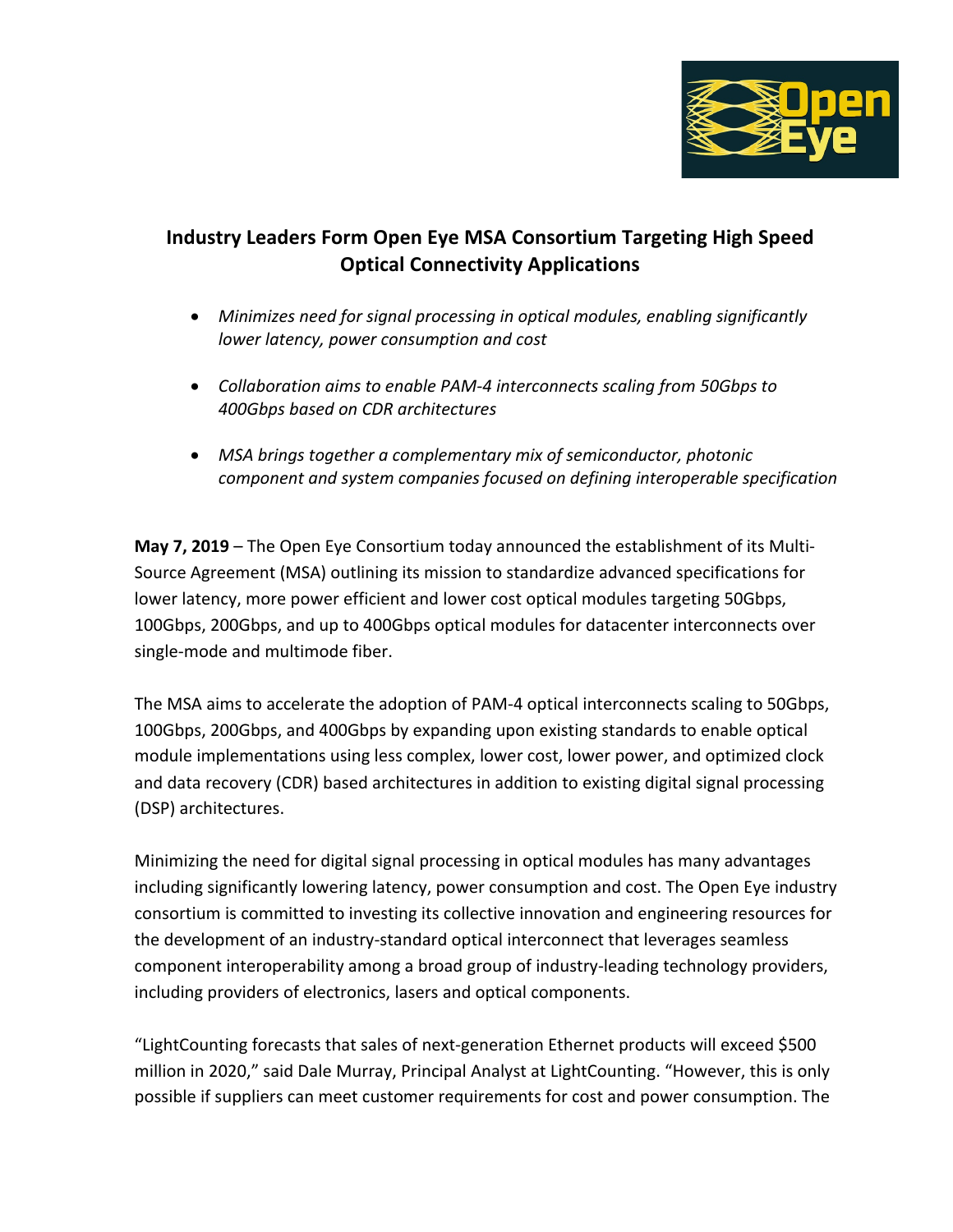

new Open Eye MSA addresses both of these critical requirements. Having low latency is an extra bonus that HPC and AI applications will benefit from."

The Open Eye MSA consortium's approach is a natural evolution relative to today's highvolume optical nodes, enabling users to scale to next generation baud rates. The initial Open Eye MSA specification will focus on 53Gbps per lane PAM-4 solutions for 50G SFP, 100G DSFP, 100G SFP-DD, 200G QSFP, and 400G QSFP-DD and OSFP single-mode modules. Subsequent specifications will aim to address multimode and 100Gbps per lane applications.

MACOM and Semtech Corporation initiated the formation of the Open Eye MSA with 19 current members in Promoter and Contributing membership classes.

Promoters include Applied Optoelectronics Inc., Cambridge Industries (CIG), Color Chip, Juniper Networks, Luxshare-ICT, MACOM, Mellanox, Molex and Semtech Corporation.

Contributors include: Accelink, Cloud Light Technology, InnoLight, Keysight Technologies, Maxim Integrated, O-Net, Optomind, Source Photonics and Sumitomo Electric.

The initial specification release is planned for Fall 2019, with product availability to follow later in the year. Companies interested in joining the Open Eye MSA can contact: admin@openeye-msa.org. For more information about the consortium, visit: www.openeyemsa.org .

Commentary from members on the formation of the Open Eye MSA:

"Through its participation in the Open Eye MSA, AOI is leveraging our laser and optical module technology to deliver benefits of low cost, high-speed connectivity to next generation data centers." David (Chan Chih) Chen, AVP, Strategic Marketing for Transceiver, AOI

"As one of the earliest promoters of this technology, we had a live module demo at OFC2019. With the recent acquisition of Lumentum/Oclaro's data center product portfolios, CIG is expanding its product offering for both telecom and datacom markets. Our participation in the Open Eye MSA will enable us to apply this expertise to serve our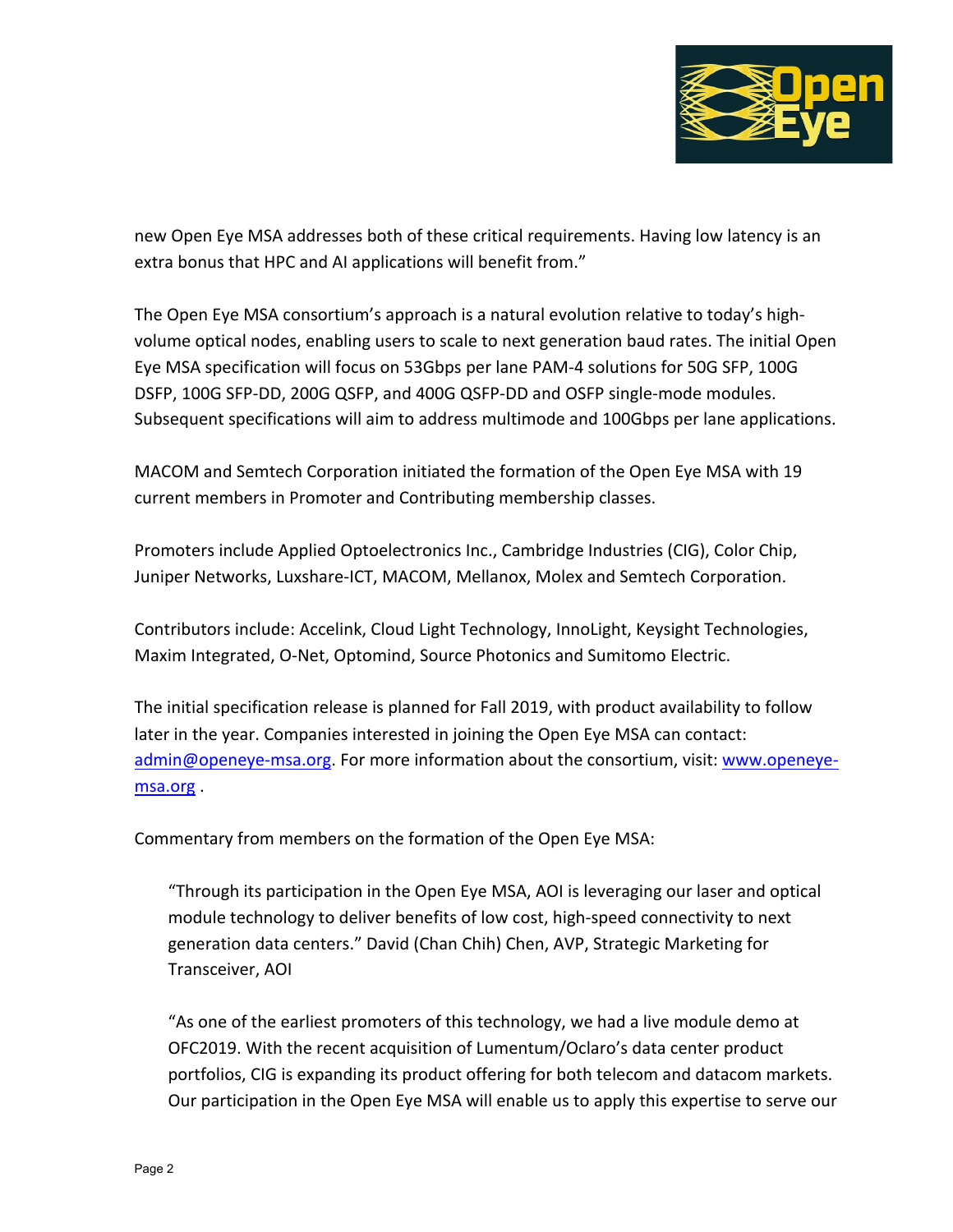

customers with lower power and lower cost transceivers." Michael Xin, VP of Sales and Marketing, CIG.

"InnoLight has established itself as a leading provider of optical connectivity for Data Centers. We will closely work with Open Eye MSA to seek any opportunity on low cost and low power optical solution to customers." Hai Ding, VP Product Management, InnoLight.

"As a leader in switching, routing and optical interconnects, Juniper Networks has a unique perspective into the technology and market dynamics affecting enterprise, cloud and service provider data centers, and the Open Eye MSA provides a forum to apply our insight and expertise on the pathway to 200G and faster connectivity speeds," Jeffery Maki, Distinguished Engineer II, Juniper Networks

"MACOM continues to drive the industry's technical requirements towards meeting the demands of Cloud Service Providers. Leveraging our proven leadership in 25G, 50G and 100G analog chipsets and optical components, we co-founded the Open Eye MSA to accelerate the adoption of 200G and 400G PAM optical interconnects. At the same time we are working in parallel to advance the DSP technologies necessary for faster connectivity speeds for future applications." Preet Virk, Senior Vice President and General Manager, Networks, MACOM.

"Maxim's long history of delivering advanced analog solutions for optical modules will enable both Open Eye MSA and standards based solutions to benefit from low power and low latency while maintaining high performance and full interoperability." Dr Andrew Sharratt, Executive Director, Cloud and Data Center BU, Maxim.

"By taking advantage of the inherent benefits of fully analog module architectures enabled by the Open Eye MSA, Mellanox and our industry peers are helping datacenter and High-Performance Computing operators achieve the low latency necessary for latency sensitive computing applications. Low-power and low-cost are two key attributes every transceiver buyer demands. Low-latency feature is critically important in both Mellanox's Ethernet and InfiniBand product lines for High Performance Computing and Ethernet hyperscale systems. Mellanox has a long history in designing,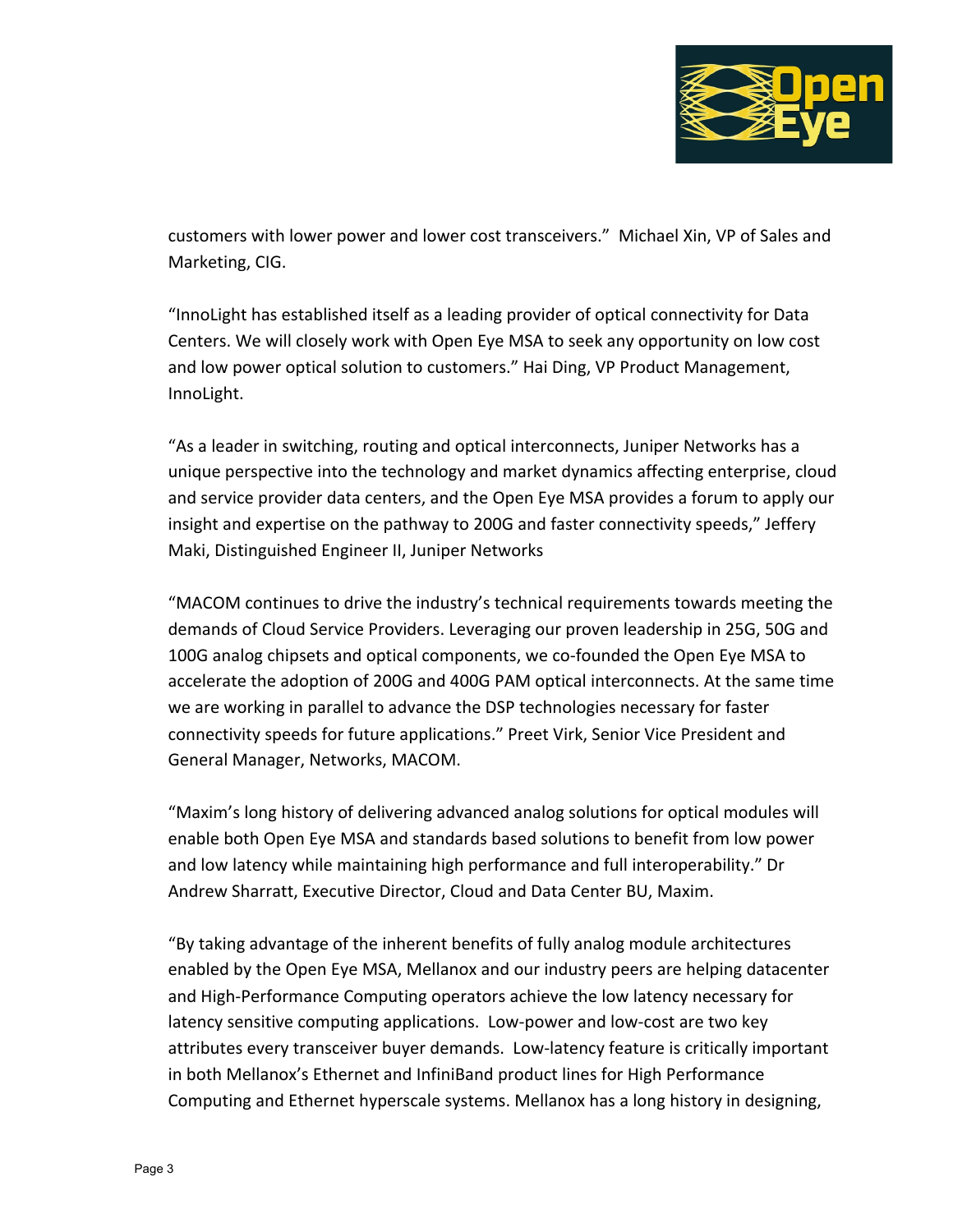

fabless manufacturing, and selling analog-based transceiver ICs." Steen Gundersen, Vice President of LinkXTM cable and transceiver products, Mellanox.

"Molex is excited to support Open Eye MSA efforts to define low power CDR based solution for next generation 100Gbps serial interfaces which will enable 400Gbps and 800 Gbps QSFP and QSFP-DD optical modules." Scott Sommers, Group Product Manager, Molex.

"Semtech's long history of innovation and leadership in analog optical architectures is the ideal complement to the Open Eye MSA collaborative effort, and we will help to drive an interoperability specification that enables multiple supply sources." Gary Beauchamp, Executive Vice President and General Manager, Signal Integrity Products Group, Semtech Corporation.

"Source Photonics is pleased to be a participating member of the Open Eye MSA. Our expertise in lasers and optical modules will enable us to provide our Data Center customers with low cost and low power optical solutions utilizing the Open Eye MSA initiative." Abhijeet Ardey, Sr. Transceiver Design Engineer, Source Photonics.

## **CONTACT INFORMATION:**

Open Eye MSA admin@openeye-msa.org

Ozzie Billimoria MACOM Technology Solutions Inc. 978-656-2896 ozzie.billimoria@macom.com

Ronda Grech Semtech Corporation 805-250-1263 rgrech@semtech.com